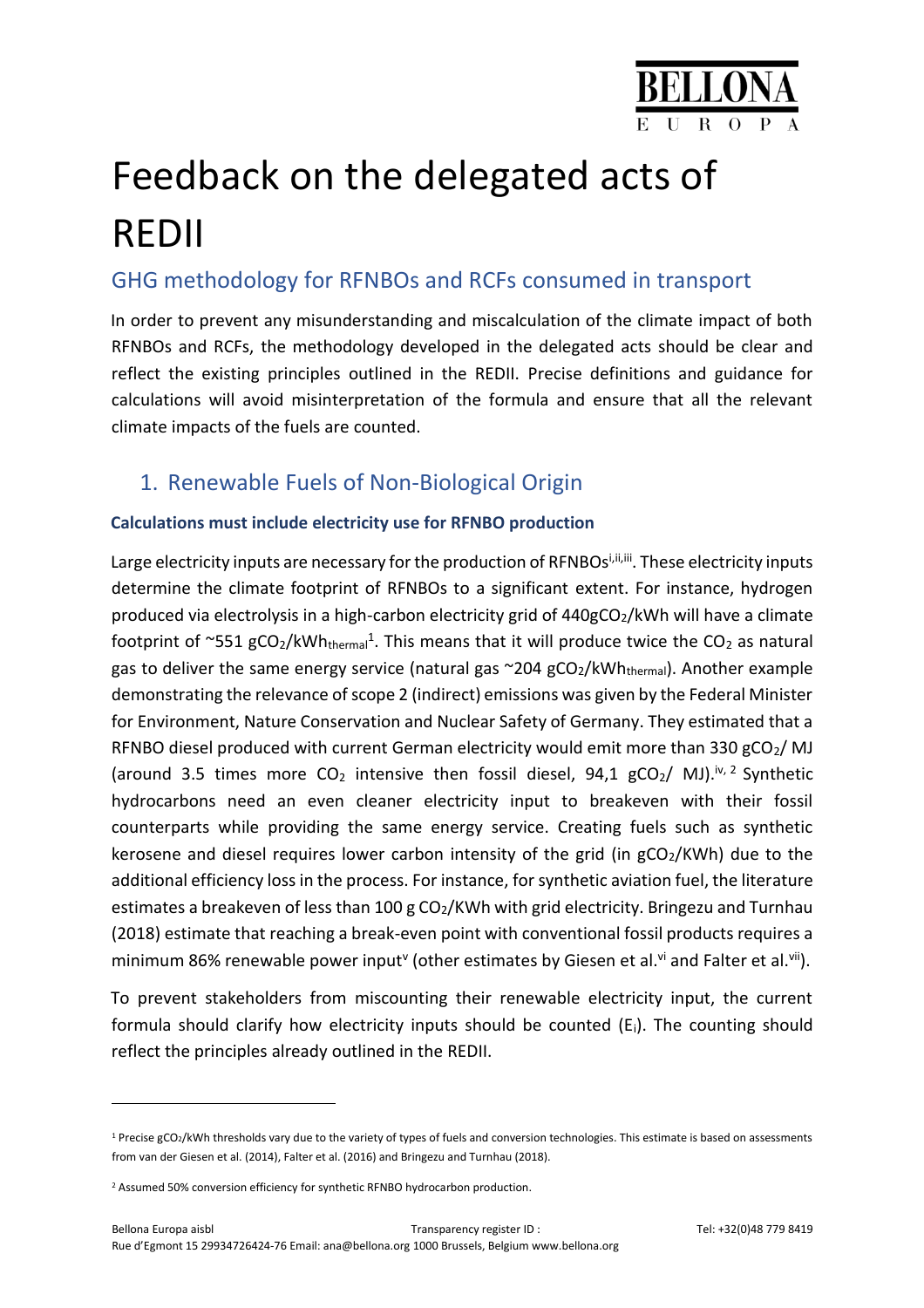

### **E<sup>i</sup> Scenario 1: Grid connection**

When calculating the emissions of hydrogen from electrolysis, the **carbon intensity of the electricity used to produce the fuel, in gCO2/kWh of respective national grid (unless directly connected with RES) should be taken into account.** 

This requirement is in line with the solid environmental requirements outlined in the REDII on electricity:

> o Article 27, 3. ''The **average share of electricity from renewable sources in the country of production**, as measured two years before the year in question, shall be used to determine the share of renewable energy''

**Predictions of the emission factor of the grid in 2030 and 2050 should not be used** to calculate the climate impact of electrolytic hydrogen produced today.

### **E<sup>i</sup> Scenario 2: Additional RES electricity**

When calculating the emissions of hydrogen from electrolysis, the **carbon intensity of the electricity used to produce the fuel, in full lifecycle emissions of gCO2/kWh of RES should be taken into account.** The emissions should also include construction emissions from the RES directly connected to the RFNBO production facility.

#### **E<sup>i</sup> Scenario 3: Power Purchase Agreements with temporal and geographical correlation**

To ensure that the electricity used for RFNBO production can be counted as truly renewable, the production and consumption of electricity should be connected as much as possible. This requirement is in line with the PPA requirements outlined in the REDII:

> o (90) ''/e/nsure that there is a **temporal and geographical correlation between the electricity production /.../ and the fuel production**''; '' renewable fuels of non-biological origin **cannot be counted as fully renewable if they are produced when** the contracted **renewable generation unit is not generating electricity**''

## **Standard Guarantees of Origin without any proof of temporal and geographical correlation should not be used as proof of RES consumption for the RFNBO production facility.**

Furthermore, the RES used in the process should ideally be additional to what would have otherwise been consumed in the power sector. Otherwise, the fact that RES could've been used elsewhere should be accounted for in  $E_i$  (e.g. diverted from households, where it might've achieved more emission reductions per electron).

#### **Examples of RFNBOs meeting the 70% reduction threshold**

Using breakeven points to define truly low-carbon RFNBOs could be a way to strengthen current prerequisites for the production of these fuels and illustrate how renewable the electricity input should be.

**Current estimates show that electricity needs to be less than~149gCO2/kWh for hydrogen via electrolysis** (estimated breakeven point with fossil natural gas) and **less than**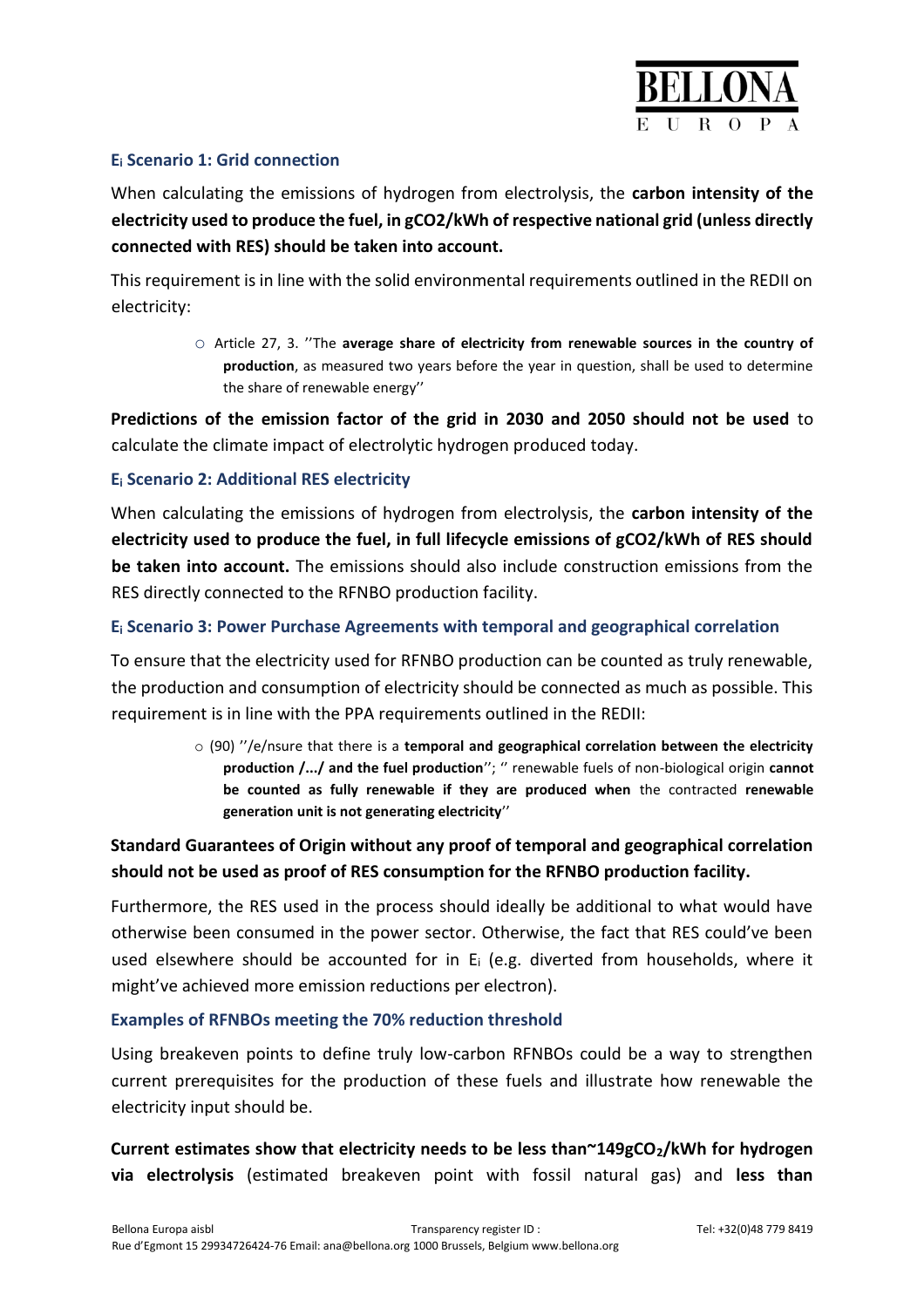

**~90gCO2/kWh for synthetic hydrocarbons** (estimated breakeven point with fossil counterparts) for RFNBOs to breakeven with their fossil counterparts. Defining the emission intensity of electricity (in  $gCO<sub>2</sub>/kWh$ ) for examples which cause 70% less emissions than their fossil counterparts would be a valuable addition to the current methodology. These examples could also demonstrate the use of the methodology in practice.

Defining where the 70% reduction threshold lies would be beneficial for selecting and developing projects which truly contribute to climate change mitigation<sup>3</sup>.

## **Calculations must include all indirect emissions and carbon inputs**

The carbon source in synthetic hydrocarbons also influences its overall carbon intensity. Synthetic liquid and gaseous fuels still emit  $CO<sub>2</sub>$  when they are burned. Hence, the climate effect of synthetic hydrocarbon fuels is not only dependent on the  $CO<sub>2</sub>$  intensity of hydrogen production, but also on the energy for capture of the  $CO<sub>2</sub>$ , the energy lost in chemical synthesis of the fuels and the source of the  $CO<sub>2</sub>$  (e.g. atmospheric or fossil origin).

We **recommend that the formula differentiates between fossil, atmospheric and biogenic**  source of carbon.<sup>viii</sup>,<sup>ix</sup> For each of these sources, there are indirect emissions which can influence the climate impact of RFNBOs and therefore need to be taken into account:

- Fossil carbon: added emissions for fossil origin, added emissions for carbon capture energy use,
- Biogenic carbon: emission reduction for atmospheric origin, added emissions for ILUC impacts,
- Atmospheric carbon: emission reduction for atmospheric origin, added emissions for carbon capture energy use.

If the carbon in the form of  $CO<sub>2</sub>$ , CO or materials such as waste is fossil, it could disincentivise the decarbonisation of other sectors . For instance, if taken from energy intensive industries, the CO<sup>2</sup> of fossil origin would simply be transferred to a different sector and emitted. If installations within the EU ETS would get credit for such a transfer, they would lose incentives to reduce their emissions.

Specifying the source of the carbon when talking about synthetic fuels would help in defining the robust environmental criteria for liquid and gaseous synthetic fuels. This clarification

 $\overline{a}$ 

<sup>&</sup>lt;sup>3</sup> For more information on accounting and sustainability criteria for hydrogen, read our response to the consultation for the Hydrogen Strategy: <https://bellona.org/publication/consultation-response-08-06-eu-hydrogen-strategy>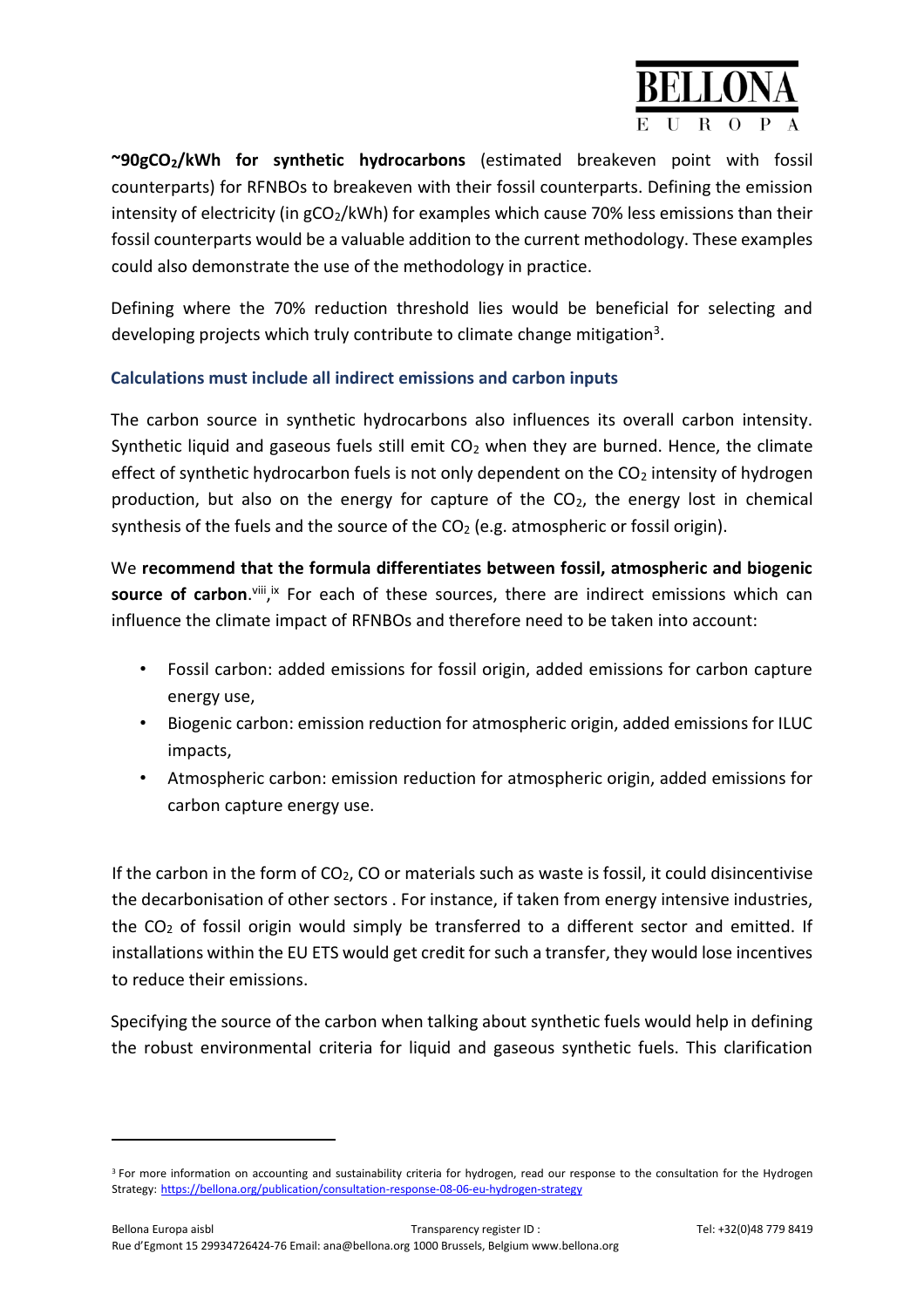

could be included under the  $E_i$  by counting carbon inputs and the direct and indirect emissions associated to their origin.

# Recycled Carbon Fuels

The source of carbon is even more relevant for the calculation of the climate impact of RCFs. Even when waste carbon flows provide a 'rigid' supply, they still contribute to an increase in the concentration of  $CO<sub>2</sub>$  in the atmosphere when converted to a fuel and combusted.

It's important to clarify that t**he final combustion of the fuel, particularly when it is made out of fossil feedstocks, is fully counted in Eu**. E<sup>u</sup> should always be counted fully (in grams CO<sup>2</sup> emitted per MJ of fuel used), particularly for fuels made with fossil waste inputs.

Some stakeholders might assume that the emissions from the feedstock's fossil origin can be discounted by labelling it as a waste. In other words, some stakeholders using the methodology might want to discount their fossil waste input as waste with a zero GHG burden. To prevent such misinterpretation, **fossil inputs should be counted fully in Ei.**



*Figure 1: For plastic fuels, E<sup>u</sup> needs to be counted fully. Combustion makes up the majority of the climate footprint of the fuel and a partial LCA would leave most of the GHG emission unaccounted. Adapted from Benavides et al. (2017)<sup>x</sup>*

## **Overall, a methodology that accounts for all emissions to the atmosphere is needed to reach climate goals.**

## **Recommendations for clarifications regarding both types of fuels**

1. **Fossil fuel 'avoidance' should not be counted under any of the categories in the formula**. Some fuel producers claim that by producing a fuel they are directly displacing other fossil fuels in the market and might want to add it to the calculation. Due to a lack of evidence for the production of fuels causing a drop in fossil fuel consumption, this avoidance should not be recognised in the methodology.